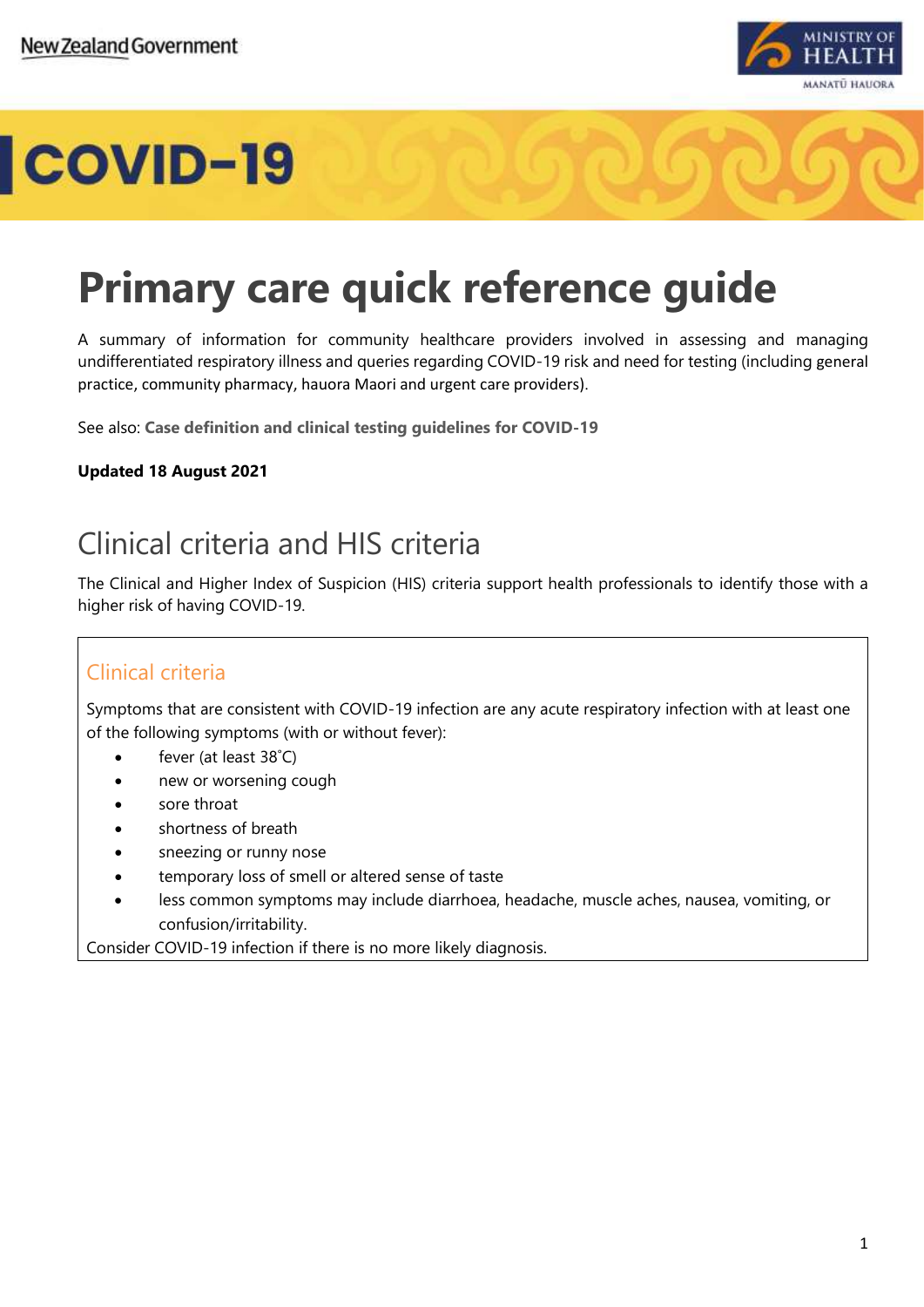## Higher Index of Suspicion (HIS) criteria

People who meet the HIS criteria are those who have, in the 14 days prior to symptom onset: 

- travelled internationally (excluding travel by air from a country/area with which New Zealand has quarantine-free travel (QFT)\*),
- had direct contact with a person who has travelled internationally in the preceding 14 days (excluding travel by air from a QFT country/area). e.g. Customs and Immigration staff, staff at quarantine/isolation facilities,
- exited an MIQ facility (excluding recovered COVID-19 cases),
- worked on an international aircraft or shipping vessel (excluding aircraft from a QFT country/area),
- cleaned at an international airport or maritime port in areas/conveniences visited by international arrivals (excluding areas/conveniences for travellers by air from a QFT country/area),
- worked in cold storage areas of facilities that receive imported chilled and frozen goods directly from an international airport or maritime port, or
- travelled from an area with an evolving COVID-19 community outbreak (including in New Zealand and in any country/area with which New Zealand has QFT), or
- any other criteria requested by the local Medical Officer of Health.

\*a list of QFT countries/areas can be found on the [Unite Against COVID-19](https://covid19.govt.nz/travel-and-the-border/quarantine-free-travel/) website. QFT only refers to travel by air at this point.

See: Case Definition and Clinical testing Guidelines

# Contact risk assessment

For detailed information and contact categories see **[Contact Tracing.](https://www.health.govt.nz/our-work/diseases-and-conditions/covid-19-novel-coronavirus/covid-19-health-advice-public/contact-tracing-covid-19)**

Direct anyone with concerns regarding their contact risk to Healthline 0800 358 5453 to register and for upto-date advice.

Reassure those with concerns that [contact tracing teams](https://www.health.govt.nz/our-work/diseases-and-conditions/covid-19-novel-coronavirus/covid-19-health-advice-public/contact-tracing-covid-19#what) will get in touch with people at risk of having significant contact. They will advise contacts about their category and specific need for self-isolation and [testing.](https://www.health.govt.nz/our-work/diseases-and-conditions/covid-19-novel-coronavirus/covid-19-health-advice-public/contact-tracing-covid-19#typesofcontacts)

Direct people who are concerned about possible exposure to a positive case of COVID-19 to up-to-date information from Ministry of Health. Including information on locations of interest:

- [locations of interest in New Zealand](https://www.health.govt.nz/our-work/diseases-and-conditions/covid-19-novel-coronavirus/covid-19-health-advice-public/contact-tracing-covid-19/covid-19-contact-tracing-locations-interest#current)
- [quarantine free travel locations of interest](https://www.health.govt.nz/our-work/diseases-and-conditions/covid-19-novel-coronavirus/covid-19-health-advice-public/contact-tracing-covid-19/quarantine-free-travel-contact-tracing-locations-interest)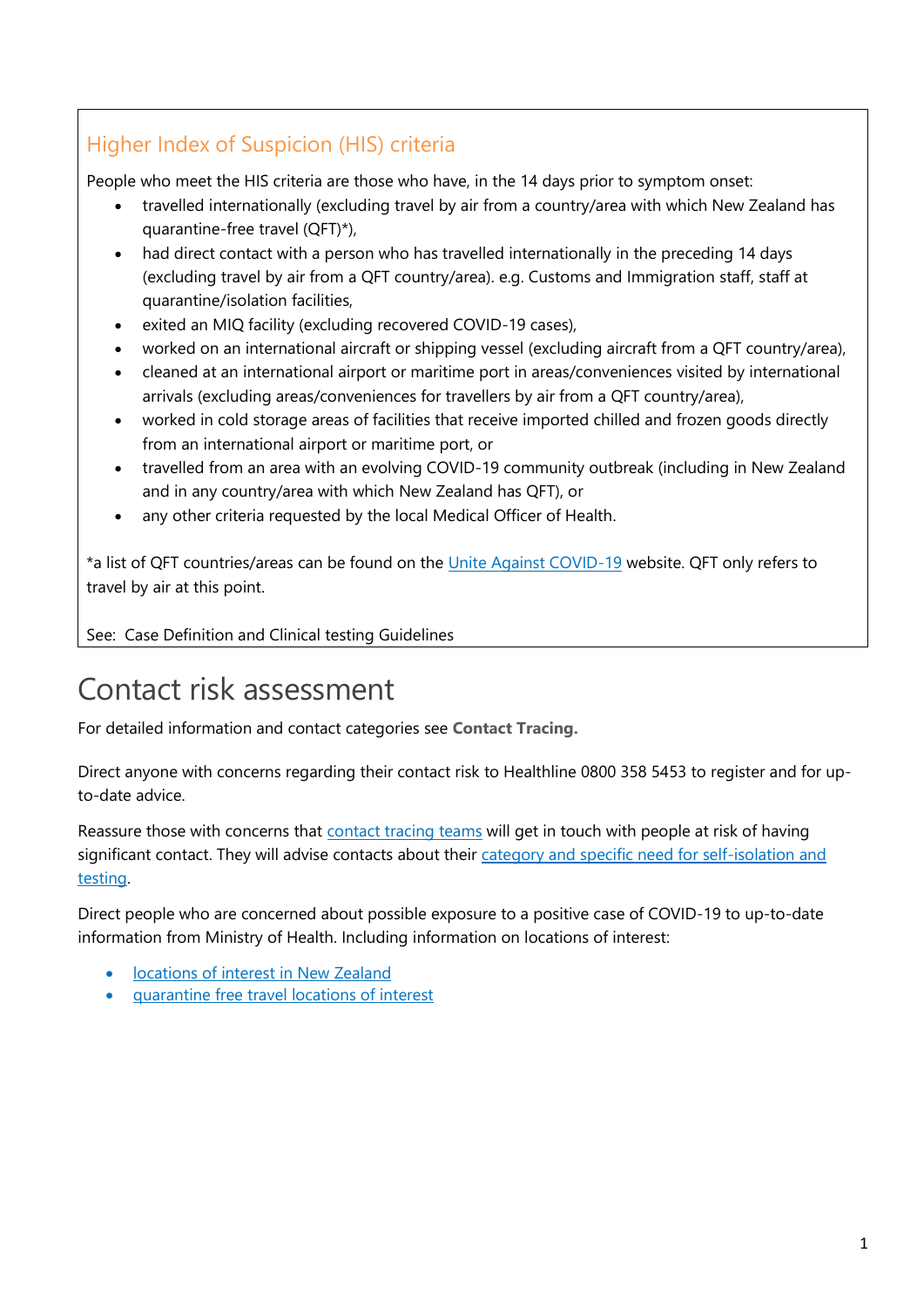# **Testing**

### Adults

All adults (regardless of COVID-19 vaccination status, quarantine-free travel arrangements or alert level) should be offered and provided testing free of charge if they:

- have new onset of symptoms consistent with COVID-19 infection
- are mandated to do so under a Required Testing Order
- have been directed to be tested as part of contract tracing and management, or as required under an Order (Section 70 in place).
- have received any vaccine within the last 48 hours and have developed one or more of these symptoms:
	- o loss of sense of smell or altered taste
	- o new onset sore throat, cough, sneezing or runny nose, shortness of breath
	- o generalised muscle aches worsening over time
	- o fever of 38 ˚C or above.

### Children

At Alert level 1: children aged 11 and under with symptoms consistent with COVID-19 should be tested if:

- they meet the HIS criteria.
- are contacts of confirmed (or probable) COVID-19 cases, or as required under an Order (Section 70 in place).
- parents request this
- there is clinical concern
- the Medical Officer of Health recommends this due to a local emerging outbreak.

At Alert levels 2, 3 and 4 all symptomatic children should be recommended to be tested for SARS-COV-2.

### Asymptomatic people

Testing may be necessary as part of an outbreak or case investigation. Consideration can be given to asymptomatic testing during an emerging outbreak if they present requesting testing and are:

- health workers, including aged residential care workers
- hospitality workers, including hotel and restaurant staff
- public-facing tourism workers
- public-facing transport workers (e.g. bus, taxi, uber, commuter train)
- close contacts of border workers
- anyone (excluding recovered cases) who has exited a managed isolation quarantine facility (MIQF) within the last 14 days.
- As advised by Ministry of Health.

For detailed updated advice check latest testing quidance

### Taking swabs

If on-site swab testing is not possible or practicable then refer patient to local testing facilities. Details can be found on [Healthpoint.](https://www.healthpoint.co.nz/covid-19/)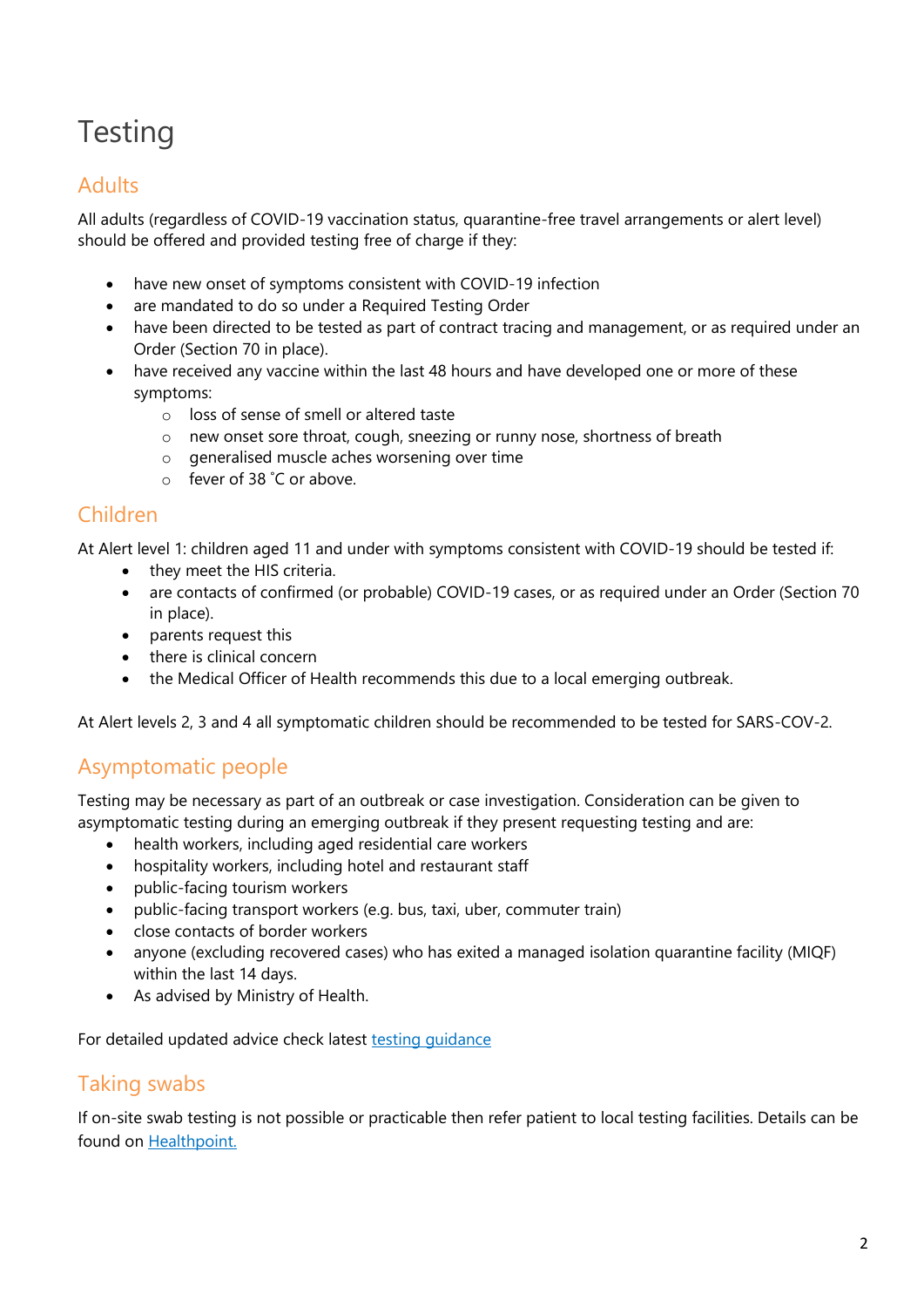A nasopharyngeal swab (NPS) placed into a viral transport media (VTM) is the preferred specimen

If the person is frail or unable to tolerate a nasopharyngeal swab, then offer to take both an oropharyngeal and a bilateral anterior nasal swab instead. (Oropharyngeal specimens should not be taken on their own for COVID-19 as they are unlikely to collect an adequate amount of virus).

Take an oropharyngeal swab and consider treating people with sore throat who are at risk of rheumatic fever empirically with antibiotics.

# Infection prevention and control

Apply infection prevention and control (IPC) principles for assessment of all people with symptoms of an acute respiratory illness considering these risks:

- the level of local community transmission of COVID-19 or outbreak
- the presence of HIS criteria
- whether they are a contact of a confirmed (or probable) COVID-19 case
- the ability to keep physically distanced and degree of ventilation during assessment.

#### 1. Triage patients

Screen for HIS criteria, contact status and clinical symptoms meeting the clinical criteria for COVID-19 before the person enters the healthcare facility.

#### 2. Stream the patient flow

- create separate streams according to risk.
- consider separating waiting zones and staff involved in the assessment of all symptomatic people.

#### 3. Prepare waiting room and clinical spaces

- where possible use well ventilated spaces where people can maintain a physical distance for waiting, testing and clinical assessment
- provide hand sanitiser and display posters for how to clean hands
- display posters on cough and sneeze etiquette
- provide tissues and waste bin for disposal
- remove any soft materials i.e. toys or magazines, brochures
- clean the clinical room between patients with symptoms consistent with COVID-19. See Ministry of Health website for [detailed cleaning instructions](https://www.health.govt.nz/our-work/diseases-and-conditions/covid-19-novel-coronavirus/covid-19-information-specific-audiences/covid-19-general-cleaning-and-disinfection-advice/cleaning-following-confirmed-or-probable-case-covid-19)

#### 4. Patient hygiene

Encourage patients to use:

- cough etiquette
- hand hygiene
- physical distancing
- a medical mask throughout the assessment (if they can tolerate it).

#### 5. Staff precautions

Apply [Standard Precautions](https://www.health.govt.nz/our-work/diseases-and-conditions/covid-19-novel-coronavirus/covid-19-information-specific-audiences/covid-19-personal-protective-equipment-workers/frequently-asked-questions-about-ppe-and-covid-19#standard) at all times, alongside normal clinical hygiene practices and

- maintain physical distance
- perform clinical assessment in a well-ventilated space
- see [PPE use in health care](https://www.health.govt.nz/our-work/diseases-and-conditions/covid-19-novel-coronavirus/covid-19-information-specific-audiences/covid-19-personal-protective-equipment-central-supply/personal-protective-equipment-use-health-and-disability-care-settings) for further details including donning and doffing instructions.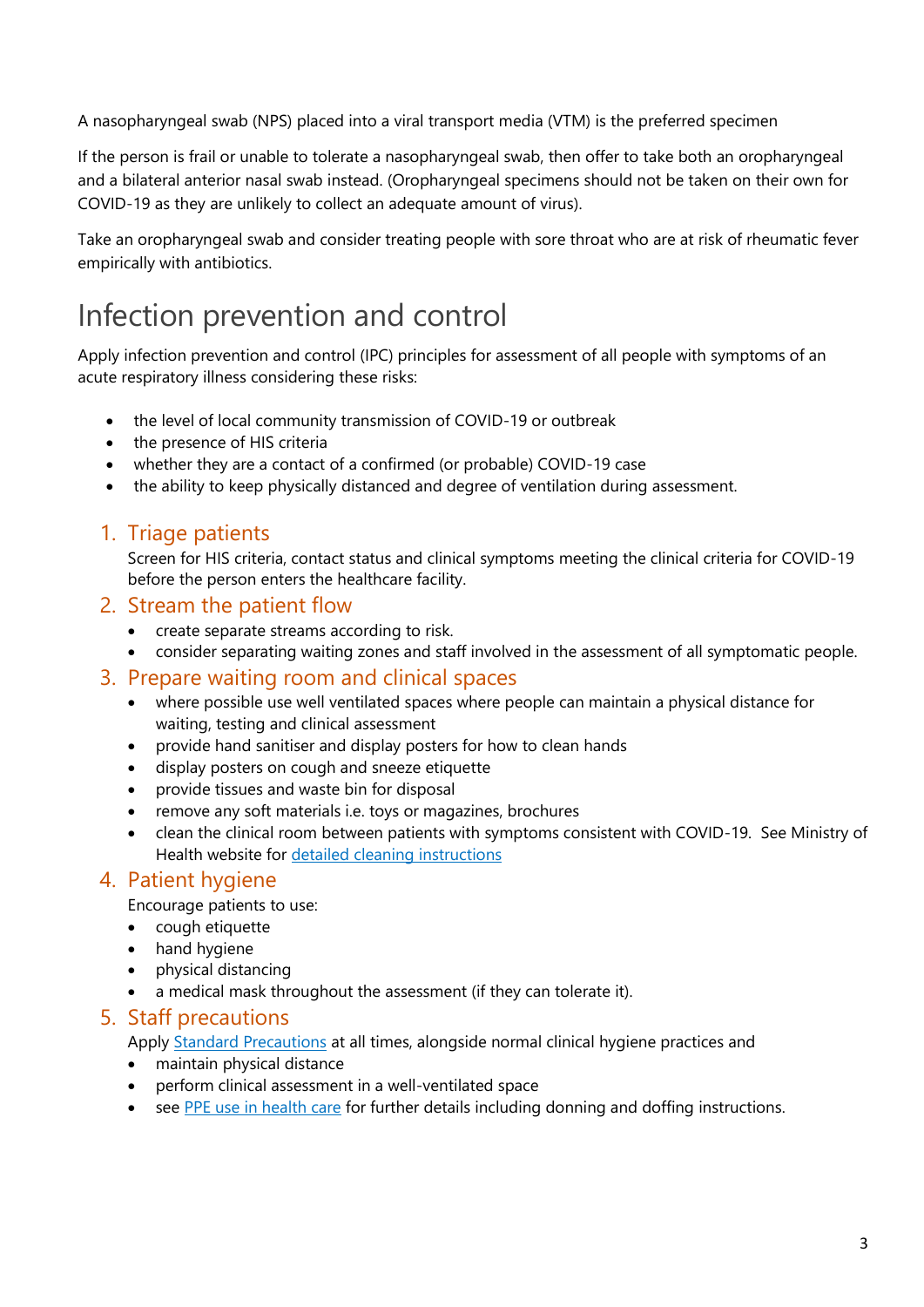## Personal protective equipment

#### Alert Levels 1 and 2:

Personal protective equipment (PPE) requirements for close interactions, such as undertaking a nasopharyngeal swab

- mask\*
- eye protection (prescriptive glasses are not classed as eye protection)

#### Alert Levels 3 and 4:

Personal protective equipment (PPE) requirements for close interactions, such as undertaking a nasopharyngeal swab

- mask\*
- eye protection (prescriptive glasses are not classed as eye protection)
- gloves
- long sleeve fluid resistant gown or apron

#### \*masks

A medical/procedure mask (with Level 2/TypeIIR 120mmHg minimum) is enough protection for most circumstances. Protection with a P2/N95 respirator mask is recommended in situations of increased risk. Full PPE (including gown, gloves and eye protections) is recommended in these circumstances:

| Recommended situations for P2/N95 respirator use |                                                                                  |                  |                    |                   |
|--------------------------------------------------|----------------------------------------------------------------------------------|------------------|--------------------|-------------------|
| <b>WHO</b>                                       | Health professionals who have been fit-tested and trained in seal/fit-checking** |                  |                    |                   |
| <b>INTERACTION</b>                               | Clinical assessment or swabbing when                                             |                  |                    |                   |
|                                                  | clinical symptoms consistent with COVID19 (including less common) and            |                  |                    |                   |
|                                                  | in a close confined (poorly ventilated) space                                    |                  |                    |                   |
| <b>RISK LEVEL</b>                                | <b>Evolving community</b>                                                        | Contact of       | Alert level 3 or 4 | Patient meets HIS |
| <b>INDICATORS</b>                                | outbreak as defined                                                              | confirmed or     |                    | criteria          |
|                                                  | by Medical Officer of                                                            | probable case of |                    |                   |
|                                                  | Health (MOoH)                                                                    | COVID-19         |                    |                   |

#### \*\*Fit-testing and seal/fit-checking

Fit testing and training in seal/fit checking is necessary to ensure wearing a P2/N95 respirator is maximally effective. Seal/fit checking must be undertaken each time a person dons a P2/N95 particulate respirator.

Fit testing is required in order to access P2/N95 respirators from the Ministry of Health central supply.

Employers have responsibilities under Health and Safety legislation to support and ensure appropriate use of protective equipment; in the case of P2/N95 respirators that includes fit testing.

In the event of Alert level 3 or 4 or an emerging local outbreak, practices with staff that have not been fit tested should not assess patients with undifferentiated infectious respiratory illnesses face-to-face in poorly ventilated spaces.

The Ministry is working with PHOs to equip them with portacounts to help facilitate the fit testing requirements. Independent fit testers are available via: [https://nzohs.org.nz/commit2fit/](https://scanmail.trustwave.com/?c=15517&d=gtip4KrghXMVr1Uko27K7R56-1b9vNYL4A8Z6dLqWw&u=https%3a%2f%2fnzohs%2eorg%2enz%2fcommit2fit%2f)

Further information on the [role of masks and respirators in health and disability care settings.](https://www.health.govt.nz/system/files/documents/pages/covid19-role-of-face-masks-in-health-17-june-2020.pdf)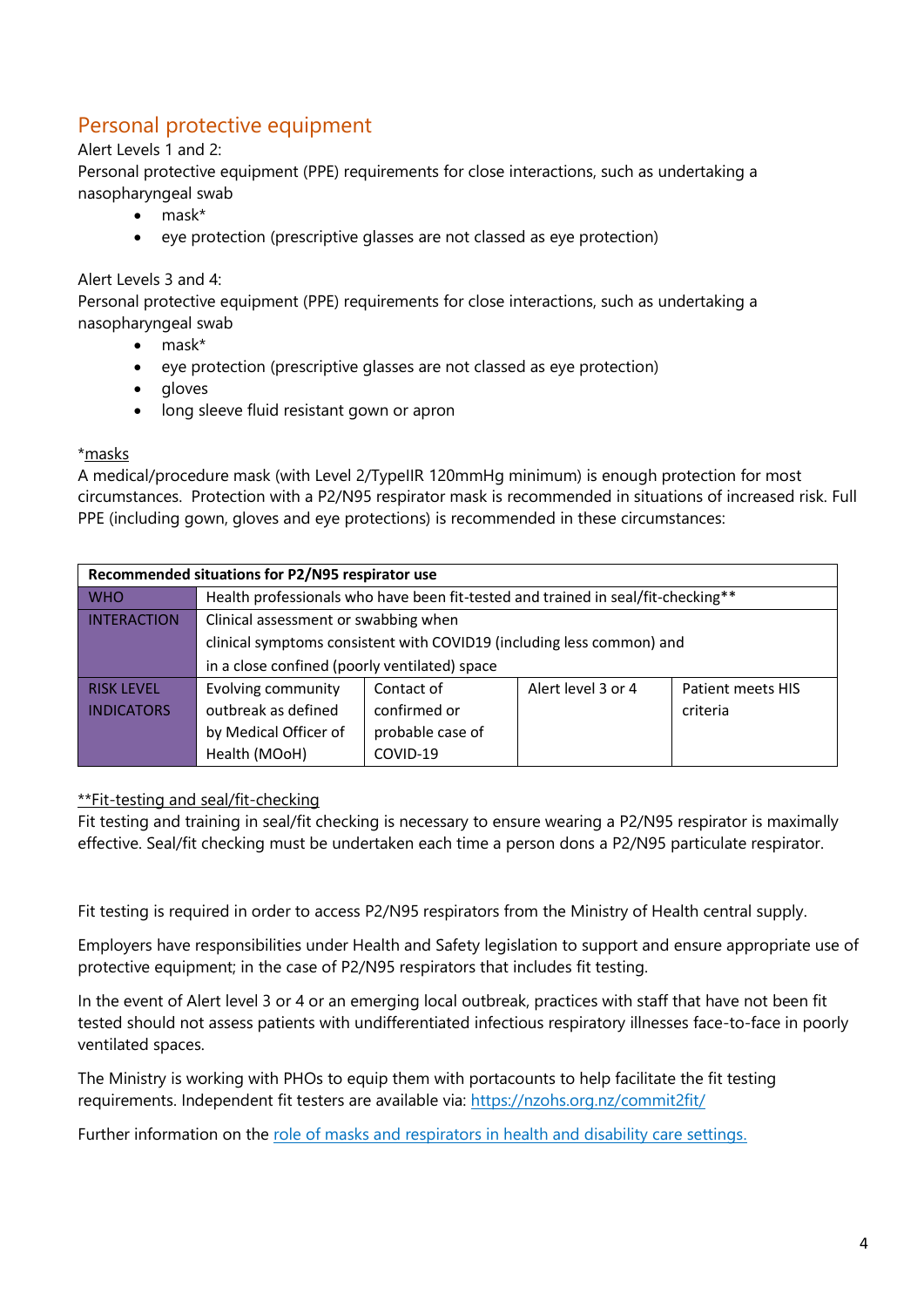# Notification and isolation advice

## Notification

Notification\* to local Medical Officer of Health (MOoH) is essential for all people who meet the HIS criteria and have symptoms meeting the clinical criteria of COVID-19.

People who are close contacts of a confirmed (or probable) case will usually be contacted by the contract tracing team. If this has yet to happen and there are any concerns, they should phone Healthline and follow their advice.

\* For local notification process see your local HealthPathways COVID-19 Requests and Local Processes page.

#### Isolation

Isolation advice for those who have been tested:

- Those who meet the HIS criteria or are categorised as a close contact need to [self-isolate](https://www.health.govt.nz/our-work/diseases-and-conditions/covid-19-novel-coronavirus/covid-19-health-advice-public/covid-19-self-isolation-managed-isolation-quarantine) (at home, in a managed isolation facility or other suitable accommodation as determined by MOoH until they are cleared by a Public Health Unit.
- For everyone else:
	- $\circ$  advise all symptomatic people (including those who have been fully vaccinated\*) to stay at [home](https://www.health.govt.nz/our-work/diseases-and-conditions/covid-19-novel-coronavirus/covid-19-health-advice-public/covid-19-staying-home) until their test result is negative and until 24 hours after their symptoms have abated.
	- o if a result is **positive,** the local Public Health Unit will inform people directly and provide advice about isolation and contact management.
	- o if the result is **negative**, primary care is responsible for informing patients and providing advice according to local protocols.
	- o encourage everyone to continue using the [Contract Tracer App](https://www.health.govt.nz/our-work/diseases-and-conditions/covid-19-novel-coronavirus/covid-19-resources-and-tools/nz-covid-tracer-app) even after their negative test result.
	- o provide supportive information for people in their own language. See [Unite Against COVID](https://covid19.govt.nz/iwi-and-communities/translations/)  [19-Translations](https://covid19.govt.nz/iwi-and-communities/translations/)

Staying at home when symptomatic will reduce spread of all acute infectious respiratory illnesses and significantly reduce the burden on the health system. See: [Protecting Yourself and Others](https://www.health.govt.nz/our-work/diseases-and-conditions/covid-19-novel-coronavirus/covid-19-health-advice-public/protecting-yourself-and-others-covid-19)**.**

# Clinical care

The responsibility for the clinical care of people undergoing investigation for COVID-19 and those with confirmed COVID-19 who are not in a Managed Isolation Facility, rests with their general practice team. Closely monitor the severity of their illness, their comorbid conditions and clinical state.

See your local HealthPathway COVID-19 section for more information about clinical care.

Most people can be managed at their home or residential facility (or in managed isolation).

### Red flags for urgent clinical review and potential hospital admission

- Respiratory distress
- Shortness of breath (including new onset of shortness of breath on exertion)
- **Haemoptysis**